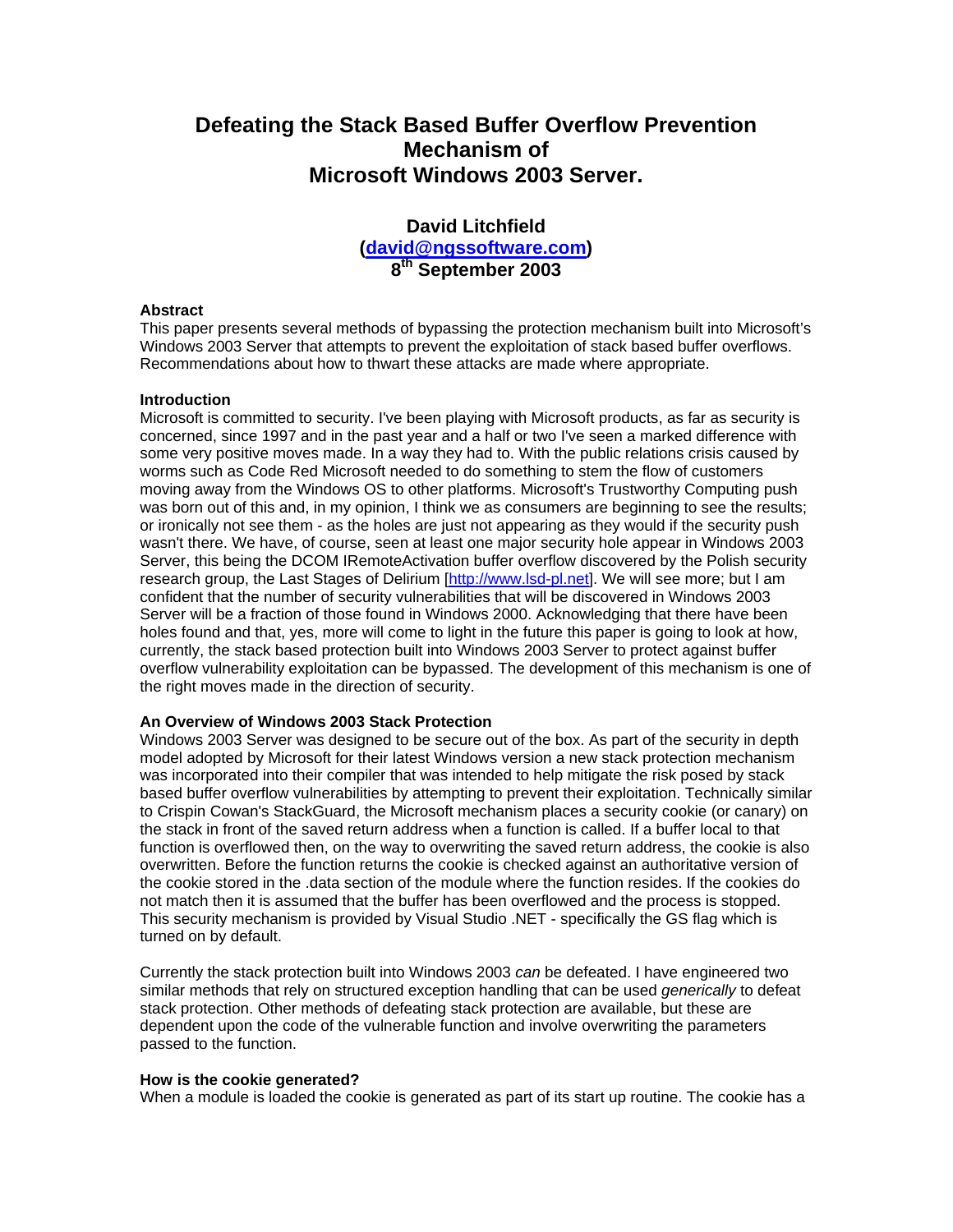high degree of randomness which makes cookie prediction too difficult, especially if the attacker only gets one opportunity to launch the attack. This code represents the manner in which the cookie is generated. Essentially the cookie is the result of a bunch of XOR operations on the return values of a number of functions:

```
#include <stdio.h> 
#include <windows.h> 
int main() 
{ 
         FILETIME ft; 
         unsigned int Cookie=0; 
         unsigned int tmp=0; 
         unsigned int *ptr=0; 
        LARGE_INTEGER perfcount;
         GetSystemTimeAsFileTime(&ft); 
         Cookie = ft.dwHighDateTime ^ ft.dwLowDateTime; 
         Cookie = Cookie ^ GetCurrentProcessId(); 
         Cookie = Cookie ^ GetCurrentThreadId(); 
         Cookie = Cookie ^ GetTickCount(); 
         QueryPerformanceCounter(&perfcount); 
         ptr = (unsigned int)&perfcount; 
        tmp = -(ptr+1) \wedge 'ptr;Cookie = Cookie \land tmp:
         printf("Cookie: %.8X\n",Cookie); 
         return 0; 
}
```
The cookie is an unsigned int and once it has been generated it is stored in the .data section of the module. The .data section memory is writable and one of the attacks we'll look at later will involve overwriting this authoritative cookie with a known value and overwriting the stack cookie with the same value. A good recommendation to Microsoft would be to mark the 32 bits of memory where this cookie is stored as read-only using VirtualProtect. This will prevent the attack I've just mentioned.

#### **An in-depth look at what happens if the cookies do not match.**

If a local buffer is overflowed and the cookie is overwritten what happens? Well, when the check is performed and it fails the code checks to see if a security handler has been defined. This security handler exists so that the program's developers can take actions such as log things before terminating the process if they see fit. A pointer to this handler is stored in the .data section of the module. Later on we shall see how this can pose a problem. It is not necessary to define a security handler and, being honest, it is probably safer not to as any code that runs after the buffer is overflowed could be compromised. It is, in my opinion unsafe to do anything other than to trap to the kernel and terminate the process there and then. Even if no security handler has been defined there is still a raft of code that is executed by the process. The default steps taken if the cookies do not match are to set the UnhandledExceptionFilter to 0x00000000 and call the UnhandledExceptionFilter function. This starts the shutdown of the process. The UnhandledExceptionFilter function performs a number of tasks before the process is finally killed. Amongst other things, this function loads the faultrep.dll library and calls the ReportFault function. Every time you see a "Report this fault to Microsoft" popup - this is that function at work. As I said a few moments ago it is too dangerous to run any code after an overflow has occurred. Later we'll look at how even the actions performed by the UnhandledExceptionFilter function can be abused to gain control of an overflowed process. Whilst I am aware that the "Report a fault" has been invaluable to Microsoft and the bug fixing process, in my opinion, Microsoft should introduce a new kernel function, an NtTerminateProcessOnStackOverflow if you will, that deals with such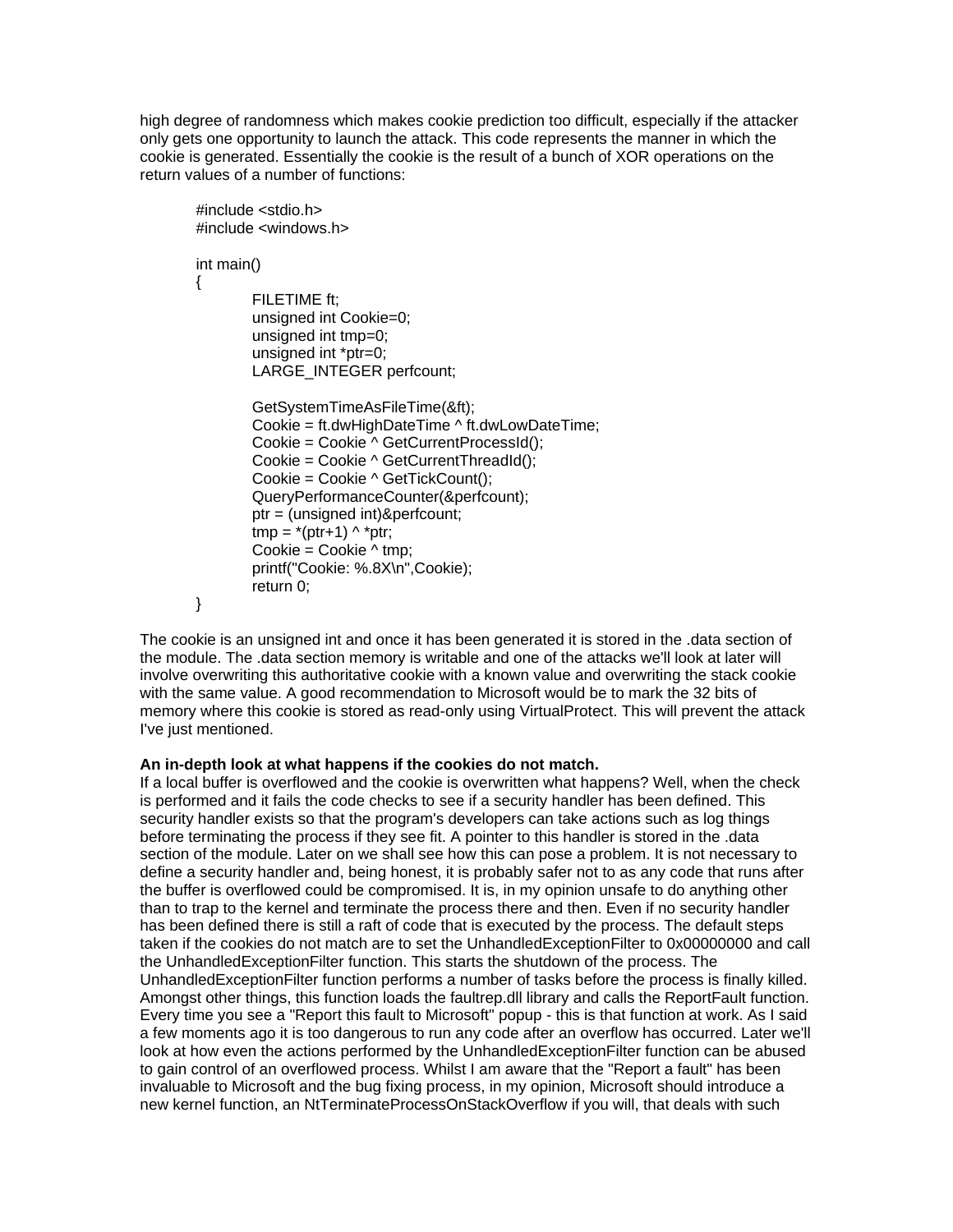situations and this should be called as soon as the cookie check fails. Subverting a kernel function from user mode is going to be difficult to say the least and provides less "opportunities" than running termination code in user mode.

### **Windows and Exception Handling**

Exception handling is built into the Windows operating system and helps make applications more robust. When a problem occurs such as a memory access violation or divide by zero error an exception handler can be coded to deal with such situations and allow the process to recover and continue execution as normal. Even if the program developer has not set up any exception handling every thread of every process has at least one handler that is setup on thread initialization. Information about exception handlers is stored on the stack in an EXCEPTION\_REGISTRATION structure and a pointer to the first EXCEPTION\_REGISTRATION structure is stored in the Thread Environment Block.



#### **Figure 1.**

As can be seen in Figure 1 the EXCEPTION\_REGISTRATION structure has two elements, a pointer to the next EXCEPTION\_REGISTRATION structure and a pointer to the exception handler. When overflowing stack based buffers on Windows platforms one of the mechanisms available to the attacker to gain control of the process is to overwrite this EXCEPTION\_REGISTRATION structure – setting the pointer to the handler to a block of code or an instruction that will redirect the flow of execution back to the buffer.

Microsoft has recognized this as a problem and with Windows 2003 Server structured exception handling has been modified in an attempt to prevent such attacks. Exception handlers are now registered and the addresses of any handlers in a module are stored in the Load Configuration Directory of the module. When an exception occurs, before the handler is executed its address is checked against the list of registered handlers and it will not be executed if no match is found. If however the address of the handler, as taken from the EXCEPTION\_REGISTRATION structure, is outside the address range of a loaded module then it is *still* executed. A final point to note is that if the address of the handler is on the stack then it will *not* be executed. This prevents attacks where the pointer to the exception handler is overwritten with a direct stack address. If the address of the "handler" is a heap address then it will be called however.

This provides the attacker with two good possibilities and a third, more difficult and code/process dependent option. On overflowing a local buffer if, as well as overwriting the cookie and the saved return address, an attacker overwrites the EXCEPTION\_REGISTRATION structure then they can attempt to gain control of the process by either setting the pointer to the handler to an already registered handler and abusing that to gain control or alternatively, overwrite the pointer to the handler with an address that is outside the range of a loaded module and points to a block of code or instruction that allows the attacker to get back into their buffer. As we'll see these two options provide two generic mechanisms for bypassing the stack protection of Windows 2003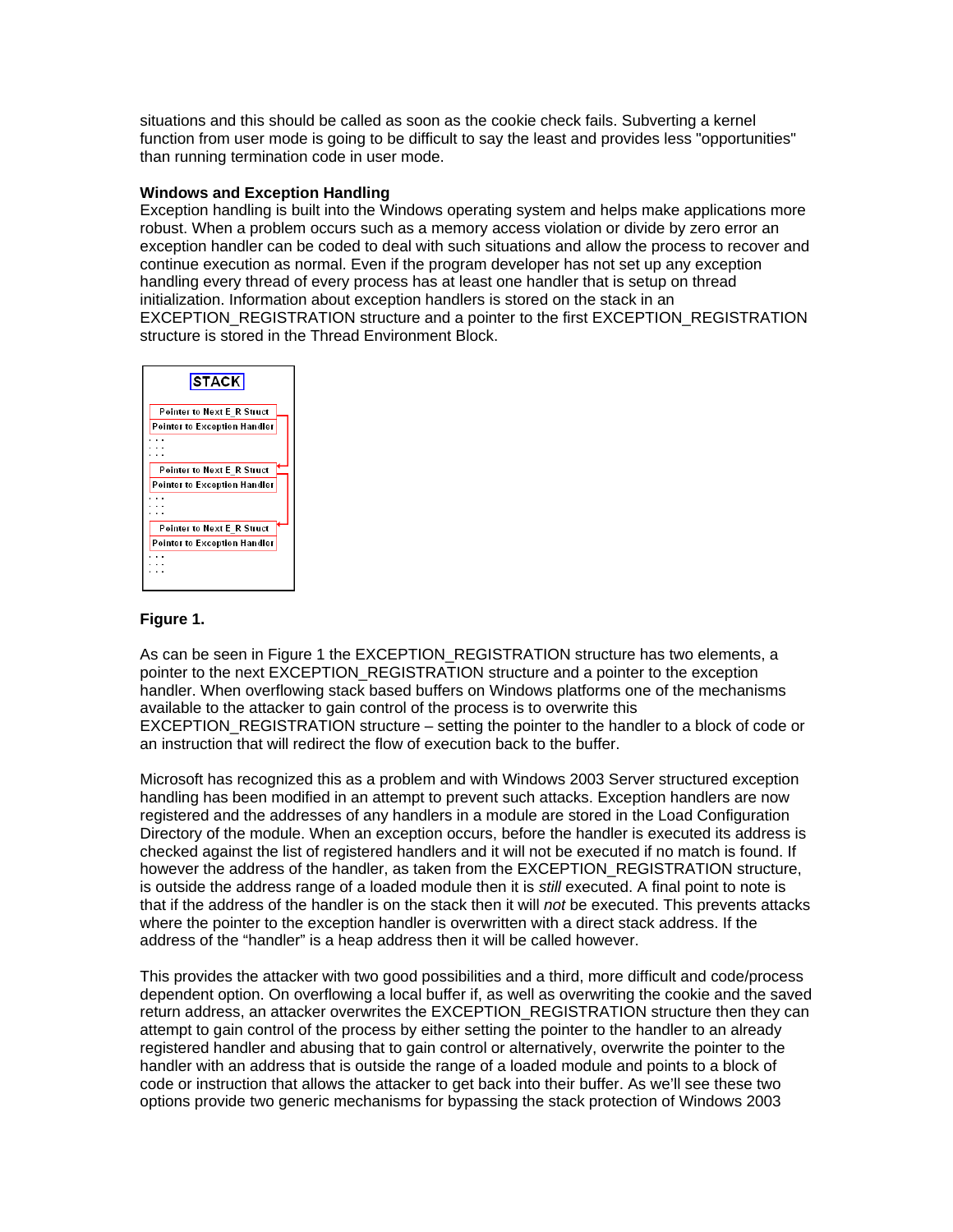Server. The third option is to "load" a buffer on the heap, if possible, with exploit code and overwrite the pointer to the handler with the address of the heap buffer.

# **Defeating Stack Protection through Structure Exception Handling**

Before we can abuse structured exception handling as a mechanism to defeat stack protection we need to generate an exception before the cookie is checked. There are two ways this might happen – one we can control and the other is dependent of the code of the vulnerable function. In the latter case, if we overflow other data, for example parameters that were pushed onto the stack to the vulnerable function and these are referenced before the cookie check is performed then we could cause an exception here by setting this data to something that *will* cause an exception. If the code of the vulnerable function has been written in such a way that no opportunity exists to do this, then we have to attempt to generate our own exception. We can do this by attempting to write beyond the end of the stack. This will generate an exception. See Figure 2.



**Figure 2.** 

## **Overwriting the pointer to the exception handler with an address outside the address range of a loaded module.**

Recall that, before an exception handler is executed, its address is first checked against a list of registered handlers. If the address of the exception handler is not in the address range of any loaded module then it is called. Why this is so I do not know. My recommendation to Microsoft would be to not to do this. It provides an attacker with a method to bypass any protection. All an attacker needs to do is find an instruction or block of instructions that will redirect execution back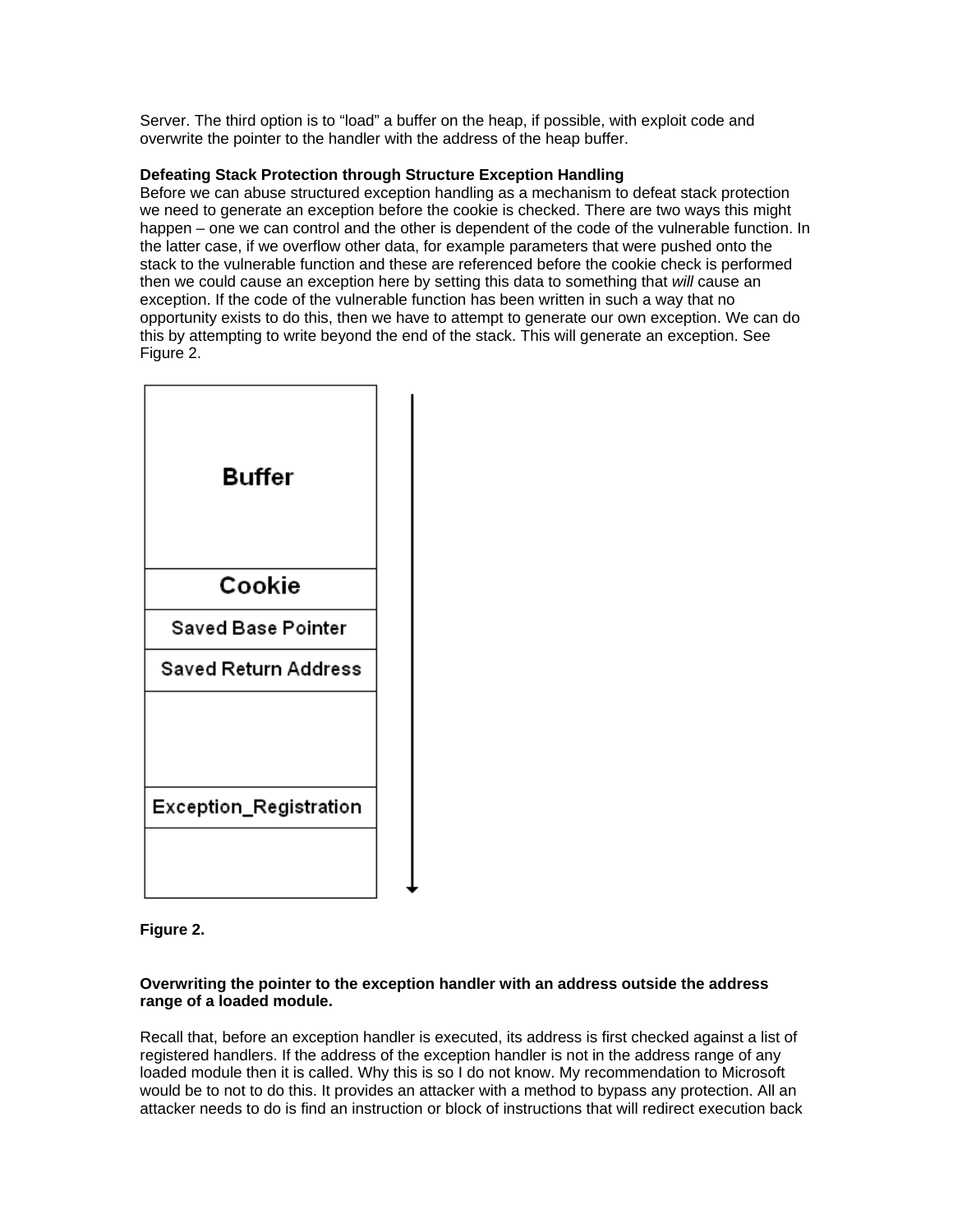into the user supplied data at an address not within the range of a module. If we examine the state of the stack and registers when an exception handler has been called we can see that none of the registers contain the address of anywhere in the user supplied data. If any did then all the attacker would need to do would be to find a "call register" or "jmp register" instruction – but none of the registers do point anywhere useful. If, however, we examine the state of the stack on the calling of an exception handler we can find many pointers to the EXCEPTION\_RGISTRATION structure that has been overflowed:

| <b>ESP</b> | $+8$  | $+14$ | $+1C$ | $+2C$ | +44   | $+50$ |
|------------|-------|-------|-------|-------|-------|-------|
| <b>EBP</b> | $+0C$ | $+24$ | $+30$ | $-04$ | $-0C$ | $-18$ |

## **Table 1.**

If an attacker can find an instruction that executes a

CALL DWORD PTR [ESP+NN] CALL DWORD PTR [EBP+NN] CALL DWORD PTR [EBP-NN] JMP DWORD PTR [ESP+NN] JMP DWORD PTR [EBP+NN] JMP DWORD PTR [EBP-NN]

where NN is one of the offsets found in Table 1 above, at an address outside of the address range of a loaded module then it will be executed on the event of an exception. This will redirect the flow of execution to the "owned" exception registration structure. As the first 32 bits of this structure is a pointer to the next structure the attacker can load this with code that will perform a short jump over the pointer to the "handler" as in Figure 3.





 $\mathbb{R}^n$ 

#### **Figure 3.**

The other alternative is to find a "pop reg, pop reg, ret" instruction block outside of the address range of a loaded module. This works as we can find a pointer to the

EXCEPTION\_REGISTRATION structure at ESP + 8. Two pops of the stack will leave this pointer at ESP so when the RET is executed we land back in the structure. Again we would need to perform the short jump. One can search the address space of a vulnerable process for such instruction blocks by injecting a small bit of code that will load a DLL that contains the code to do the search. See Appendix A. The output of the code in Appendix A shows three interesting possibilities where suitable instructions can be found outside of the address range of a loaded module. Firstly, there is a "CALL DWORD PTR[EBP+30h] at address 0x001B0B0B and two sets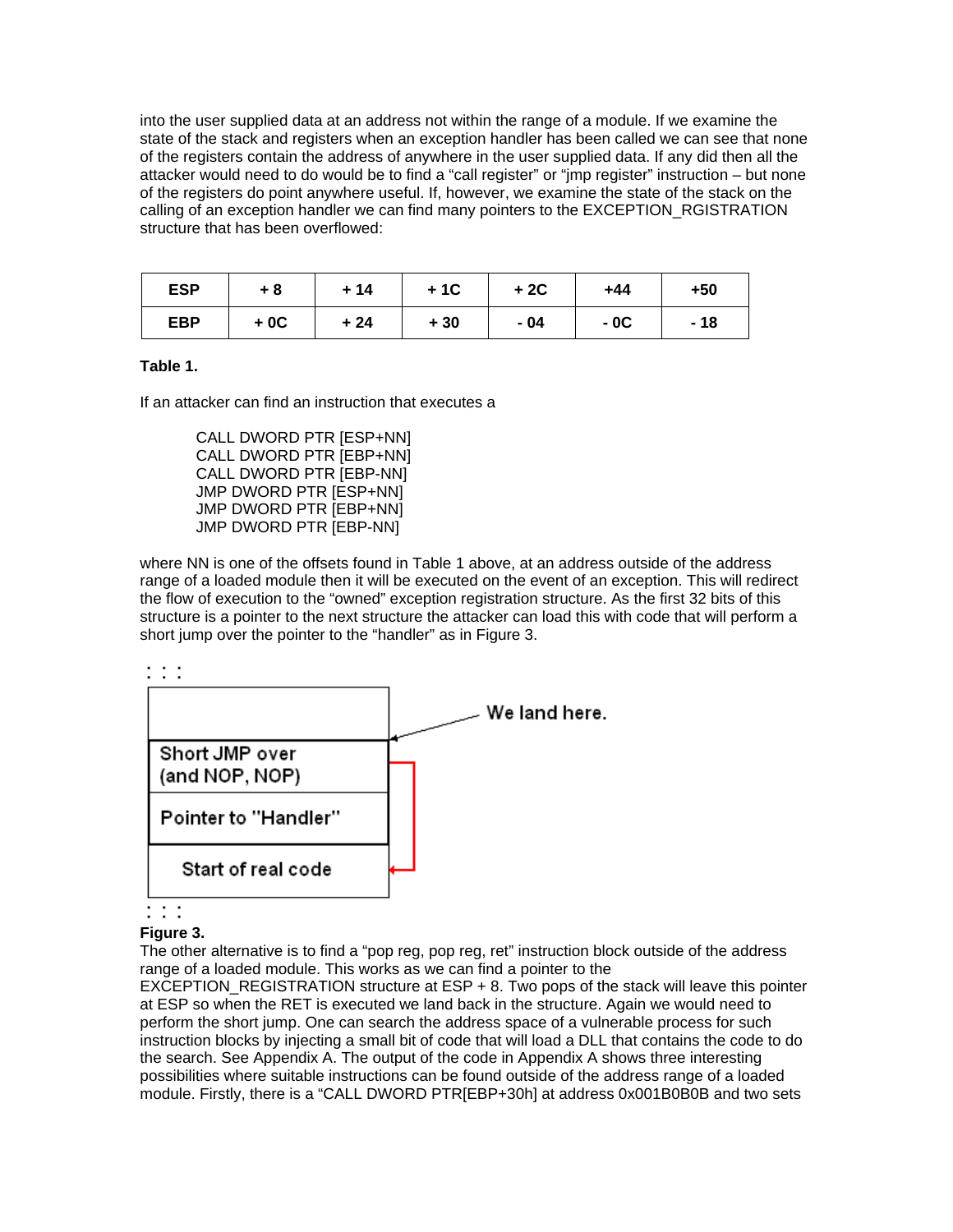of "pop, pop, ret" at 0x7FFC0AC5 and 0x7FFC0AFC.

These three addresses are all outside the range of a loaded module. The CALL DWORD PTR[EBP+30h] at 0x001B0B0B isn't actually an instruction. It's just the right bytes that form this instruction – 0xFF5530. If we analyze the memory of a process using vadump.exe (Virtual Address Dump - [http://www.microsoft.com/windows2000/techinfo/reskit/tools/existing/vadump](http://www.microsoft.com/windows2000/techinfo/reskit/tools/existing/vadump-o.asp)[o.asp\)](http://www.microsoft.com/windows2000/techinfo/reskit/tools/existing/vadump-o.asp) we can see that this is within the address range of the memory mapped data file, UNICODE.NLS. Whilst UNICODE.NLS is mapped in some processes it is not in others. The base address that UNICODE.NLS is loaded at appears to be the same for each instance of the same given process, even across boots and across systems, but may vary from different process to process. For example UNICODE.NLS will always be mapped at 0x00260000 for a given a console application but at 0x001A0000 for svchost.exe. The CALL DWORD PTR[EBP+0x30] can be found 0x10B0B bytes offset from the start of the base.

| <b>PROCESS</b>      | <b>BASE ADDRESS</b>           | <b>NUMBER</b>   |
|---------------------|-------------------------------|-----------------|
| <b>SERVICES.EXE</b> | 0x001A0000                    |                 |
| <b>LSASS.EXE</b>    | 0x001A0000                    |                 |
| <b>SVCHOST.EXE</b>  | 0x001A0000                    | All 8 instances |
| <b>SPOOLSV.EXE</b>  | 0x001A0000                    |                 |
| <b>MSDTC.EXE</b>    | 0x001A0000                    |                 |
| <b>DFSSVC.EXE</b>   | 0x001A0000                    |                 |
| <b>WMIPRVSE.EXE</b> | 0x001A0000                    | All 2 instances |
| W3WP.EXE            | 0x001A0000                    |                 |
| <b>CSRSS.EXE</b>    | 0x00270000                    |                 |
| <b>SMSS.EXE</b>     | <b>UNICODE.NLS Not Mapped</b> |                 |
| <b>INETINFO.EXE</b> | <b>UNICODE.NLS Not Mapped</b> |                 |
| <b>CIDAEMON.EXE</b> | <b>UNICODE.NLS Not Mapped</b> |                 |
| <b>CISVC.EXE</b>    | <b>UNICODE.NLS Not Mapped</b> |                 |

### **Table 2.**

Table 2 lists some of the services that could be found running on a Windows 2003 Server machine. As can be seen, most of the services that do map UNICODE.NLS do so at address 0x001A0000 locating the "CALL DWORD PTR [EBP+0x30]" instruction at 0x001B0B0B.

The other two addresses, that is those where we find the POP, POP, RET instruction block, are slightly different. Vadump shows these to be "UNKNOWN\_MAPPED" but there is a problem with these addresses. Whilst they are the same in every process – even across reboots – they are not at the same location on every system. These addresses, 0x7FFC0AC5 and 0x7FFC0AFC, were taken from a Sony VIAO PCG-R6000 laptop but a Dell running Windows 2003 Server has these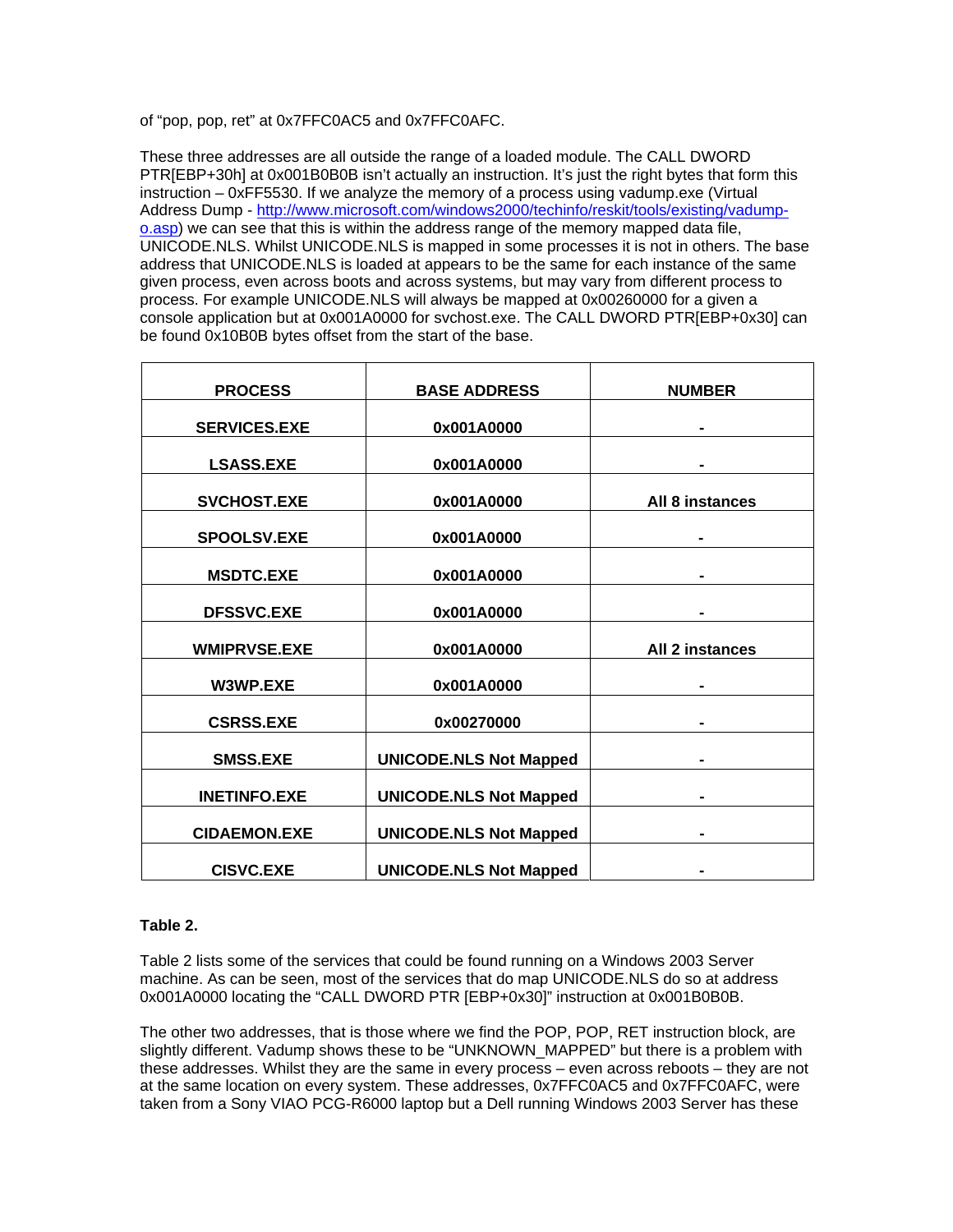instructions at address 0x7FFC0731 and 0x7FFC0914. A Sony VIAO PCG-Z1RSP laptop has these instructions at address 0x7FFC063A and 0x7FFC0C16. A VMWare image of Windows 2003 Server has a pop, pop, ret at 0x7FFC05A4. The location of these addresses seem to be hardware related but due to the instability of the location of these instructions they would be useful for local attacks only; unless of course you knew the exact spec of the hardware of the remote system. This means that an attacker would need to rely on the "CALL DWORD PTR [EBP+0x30]" after first verifying the address of UNICODE.NLS in the vulnerable process on one of their own systems. As this address is more than likely to contain a NULL instead of jumping forward the attacker would need to jump backwards. This NULL could cause a few problems in certain cases, however. One can guarantee an exception with an overflow by attempting to write beyond the end of the stack. With this NULL though, generating an exception in such a way won't be possible, unless of course the overflow is Unicode in nature as we saw in the DCOM overflow. If the overflow is not Unicode in nature then the attacker must either hope that the code access violates on its own with a variable overwrite (see the Code Specific section) or find an instruction (block) at an address that does not contain a NULL.

The current way of handling exceptions is too dangerous. It is not safe to call an "exception handler" if it is outside of the address range of a loaded module; there is too much scope for abuse and allows an attacker to bypass the stack protection. My best guess here is that there maybe some Microsoft application that does place the code of an exception handler outside the address range of a loaded module; onto the heap for example. Perhaps we're not just dealing with technology problems here – there may be political issues at play as well. If, for example, one of the Microsoft Office applications placed an exception handler on the heap, then modifying the way structured exception handling currently works would break it; and this, politically, would not do. If this is the case then it is standing in the way of providing a more restrictive solution – which is what we need.

## **Abusing an Existing, Registered Exception Handler**

Assuming there were no such instruction(s) outside the address range of a module is there any scope to abuse an existing, registered handler to bypass stack protection? The answer to this is currently is yes. There is a registered handler in the Load Configuration Directory of NTDLL.DLL with an address of 0x77F45A34. If we disassemble this exception handler we find the following pertinent code:

77F45A3F mov ebx,dword ptr [ebp+0Ch] .. 77F45A61 mov esi,dword ptr [ebx+0Ch] 77F45A64 mov edi,dword ptr [ebx+8] .. 77F45A75 lea ecx,[esi+esi\*2] 77F45A78 mov eax,dword ptr [edi+ecx\*4+4] .. 77F45A8F call eax

At address 0x77F45A3F the value pointed to by EBP+0Ch is moved into EBX. This value is a pointer to the "owned" EXCEPTION\_REGISTRATION structure. The DWORD value pointed to 0x0C bytes past EBX is then moved into ESI. As we've overflowed the EXCEPTION\_REGISTRATION structure and beyond it we control this DWORD, and consequently, we "own" ESI. Next, the DWORD value pointed to 0x08 bytes past EBX is moved into EDI. Again, we control this. The effective address of ESI + ESI \* 2 (equivalent to ESI \* 3) is then loaded into ECX. As we own ESI we can guarantee the value that goes into ECX. Then the address pointed to by EDI, which we also own, added to  $E$ CX  $*$  4 + 4, is moved into EAX. EAX is then called. As we completely control what goes into EDI and ECX (through ESI) we can control what is moved into EAX and therefore can direct the process to execute our code. The only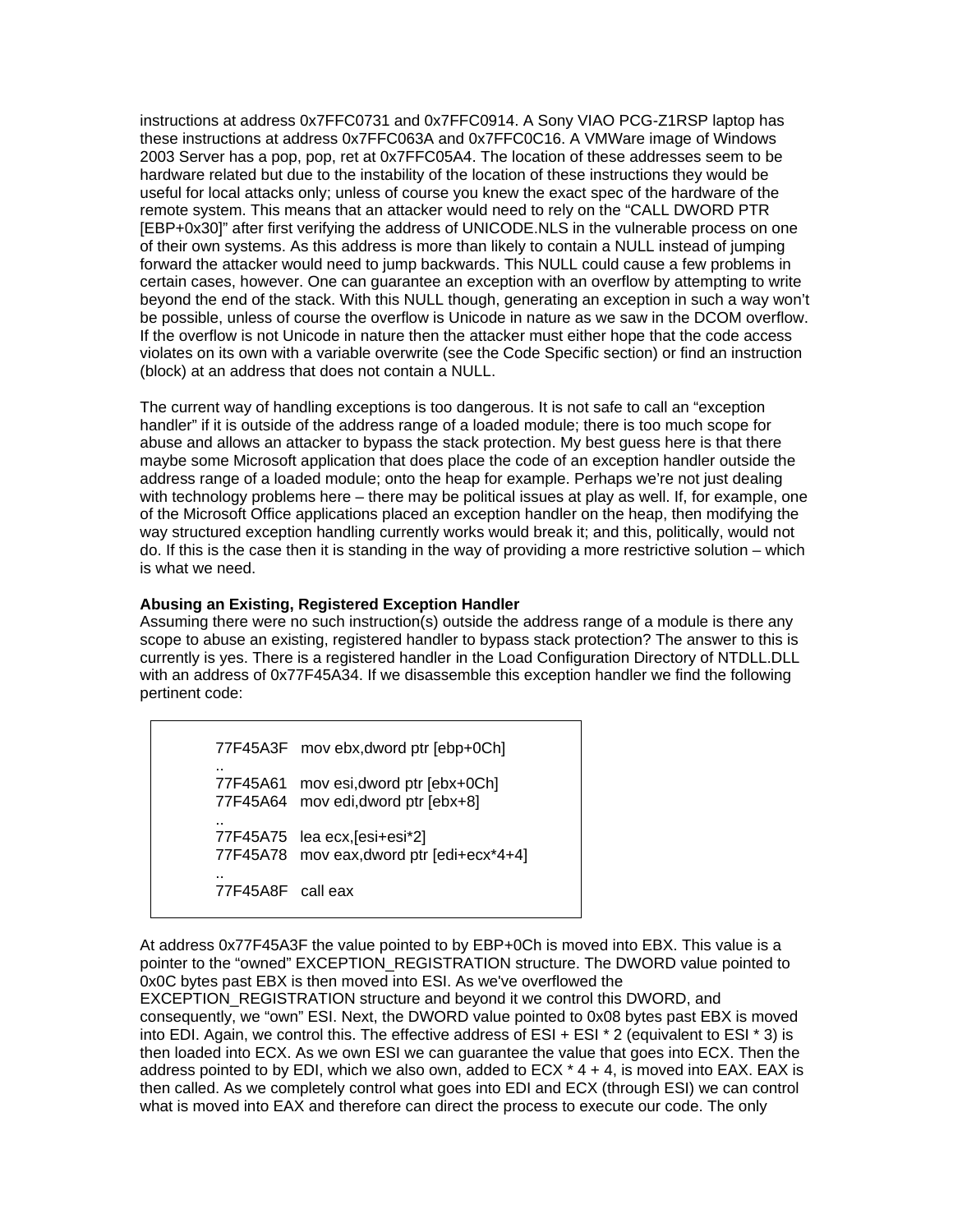difficulty is finding an address that holds a pointer to our code. We need to ensure that EDI+ECX\*4+4 matches this address so the pointer to our code is moved into EAX and then called. For this to succeed all that is needed is a pointer to the "owned" EXCEPTION\_REGISTRATION structure. We can find this on the stack, as it is linked through another EXCEPTION\_REGISTRATION structure.

As an example of this let's say there's a pointer to the owned EXCEPTION\_REGISTRATION structure at address 0x005CF3E4. If the attacker were to set 0x0C bytes past their EXCEPTION\_REGISTRATION structure to 0x40001554 (this will go into ESI) and 0x08 bytes past it to 0x005BF3F0 (this will go into EDI) then after all the multiplication and addition they're left with 0x005CF3E4. The DWORD value pointed to by this is then moved into EAX and then called. On EAX being called the attacker lands in their EXCEPTION\_REGISTRATION structure at what would be the pointer to the next EXCEPTION\_REGISTRATION structure. If they were to put code in here that performs a short jmp 14 bytes from the current location then they would jump over the crud they've needed to set to get execution to this point. (Incidently, the values used here are taken from one of the exploits I wrote for the DCOM overflow on Windows 2003 Server; hence the use of NULLs in the addresses. This overflow was Unicode in nature. For an ANSI based overflow the values would need to be adjusted accordingly to do away with any NULLs.)

The location of this pointer needs to be stable however – and if the address that this pointer can be found at wanders around then this will not work.

Whilst most of the registered handlers just perform a jump to except handler3 in msvcrt.dll or are simply copies of it, this handler at 0x77F45A34 is not the only registered handler that can be abused in this fashion. Other modules use this same handler. In terms of protecting against abuse of existing handlers Microsoft should carefully examine every handler to see if it can be subverted in a similar fashion and modified accordingly to prevent it.

#### **Heap Loading**

We already know that if the address of the handler is on the stack it will not be called. This is not true of the heap however. This provides a third alternative but it is completely code dependent. Essentially the method involves loading a heap based buffer with exploit code and overwriting the pointer to the exception handler with an address that points to the buffer on the heap. Needless to say that if the address of this buffer is not predictable, that is, the address wanders too much from process instance to process instance then this method cannot be used effectively.

Attacks that employ this method can be defeated by calling exception handlers if and only if they exist within the address range of a loaded module.

#### **Code Specific Methods**

This section describes some of the methods that can be used when the code of the vulnerable function allows it.

Consider the following function

```
int foo(char **bar) 
{
```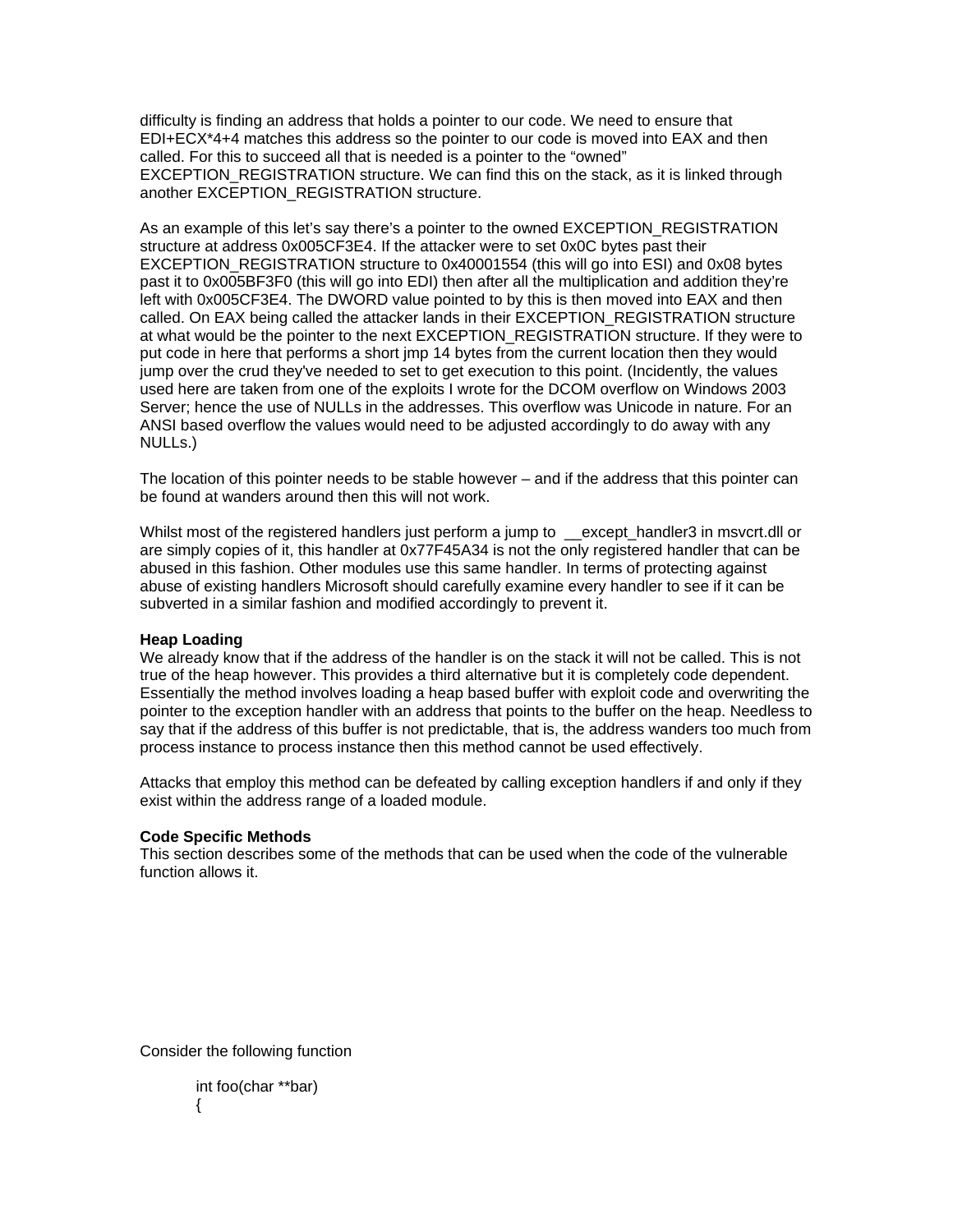```
char *ptr = 0; char buffer[200]=""; 
 strcpy(buffer,bar); 
.. 
.. 
*bar = ptr; return 0;
```
}

Before this function returns the address of bar is updated to point to ptr. If we examine the assembly of this we have:

MOV ECX, DWORD PTR [EBP+8] // \*\*bar MOV EDX, DWORD PTR [EBP-8] // ptr MOV DWORD PTR [ECX],EDX

As we can see the address of bar is moved into ECX, the value of ptr is moved into EDX, which is then moved into the address pointed to by ECX. We can see in the C source that there is an unsafe call to strcpy and a local buffer could be overflowed. If an attacker were to overflow this buffer, overwrite the cookie and then overwrite the saved return address then they would begin to overwrite the parameters that were passed to the function. This means an attacker is in control of the parameters. With the pointer update at the end of this function an attacker is in the position to overwrite an arbitrary address with whatever the value of ptr is; this occurs before the security cookie checking code is executed. This presents an attacker with several opportunities of attack to bypass stack protection. Before we look at these we should question whether this is a likely scenario, to which the answer is yes. If we disassemble many of the Windows functions we can see this kind of action taking place fairly regularly. Indeed, the LSD DCOM buffer overflow suffered from exactly this problem.

#### **Double Cookie Overwrite**

In such overflows where a similar arbitrary overwrite occurs an attacker could use this as an opportunity to overwrite the authoritative version of the cookie stored in the .data section. Providing the value that it is overwritten with is predictable or consistent then the attacker would overwrite the stack copy of the cookie with the same value so when the cookie checking code executes the cookie matches and a normal "saved return address overwrite" exploit would work. Preventing this kind of attack is as easy as marking the 32bits of .data section where the authoritative cookie is stored as read only memory with a call to VirtualProtect:

VirtualProtect(&Cookie,0x04,PAGE\_READONLY,&old);

This should be executed as soon as the cookie has been set. [N.B. The smallest amount of memory VirtualProctect can protect is a page – that is 4K bytes. The cookie needs to located at the start of a page boundary and no other data that needs to be modified can be stored on the same page.]

#### **Security Handler Overwrite**

Recall that, if the cookies do not match, a check is made to see if a security handler has been defined. If one has then it is called. With such a scenario as described in the function above, an attacker could overwrite the address of the handler if one has been defined or set one if a one has not been. Provided the pointer pointed to attacker supplied data then this would be a viable option. With regards to the DCOM overflow there was a complication that prevented such an attack. The Unicode buffer had to start with "\\" (0x5C005C00) as it needed to be a UNC path to trigger the overflow.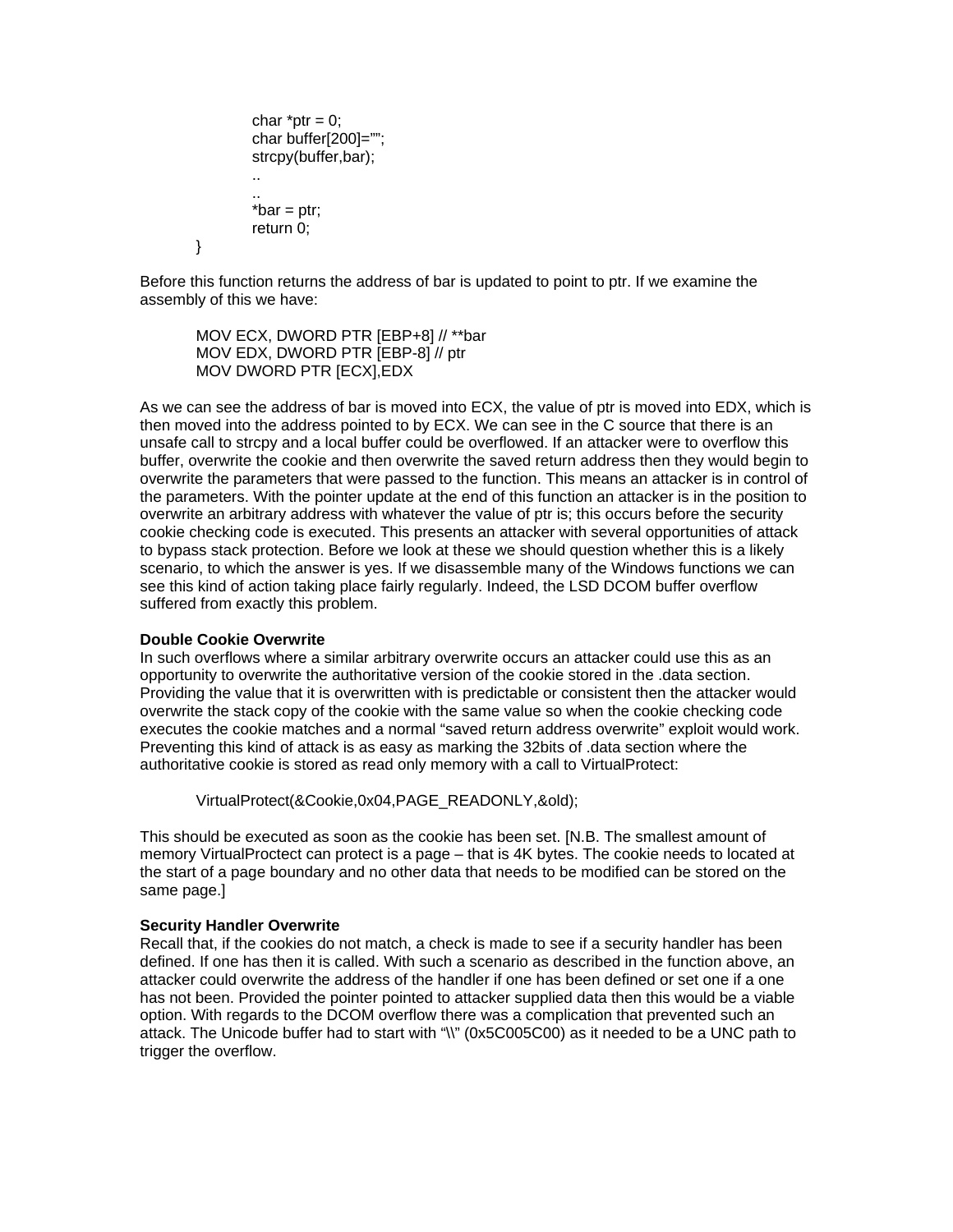The bytes 0x5C005C00, when translated to assembly is

 POP ESP ADD BYTE PTR[EAX+EAX+N]

where N is the next byte in the buffer. As EAX+EAX+N was never writable the process would access violate and the attacker would lose the chance to gain control.

To prevent such attacks there would be two options. One would be to not have a "security handler" facility and just terminate the process. The other would be to mark the 32 bits of the .data section where the pointer to the handler exists as read only once it has been set.

VirtualProtect(&sec\_func,0x04,PAGE\_READONLY,&old);

This would prevent such an attack. [Again, the same warning needs to be applied: VirtualProctect modifies the permissions of a whole page. The cookie and the pointer to the security handler can be place on the same page and then protected. No other data can be set on this page.]

#### **Replacing the Windows System Directory**

Again, if the buffer pointed to by the pointer is controlled by the attacker it is possible to overwrite the pointer to the Windows system directory, stored in the .data section of kernel32.dll. If the cookies don't match then, remember, the UnhandledExceptionFilter function is called. This function calls the GetSystemDirectoryW function which uses this pointer to get the directory. This is then copied to a buffer to which faultrep.dll is concatenated to. This library is then loaded and the ReportFault function called. By replacing the pointer to the Windows system directory with a pointer to the user supplied buffer an attacker could have the process load their own faultrep.dll that exported a ReportFault function and place in there whatever code they see fit.

#### **Ldr Shim function pointer overwrites**

Many of the Ldr\* functions, that are called by functions such as LoadLibrary and FreeLibrary check to see if a function pointer has been set and calls it if one has been. This is related to the Shim engine. As the UnhandledExceptionFilter function calls both LoadLibraryExW and FreeLibrary an attacker has the opportunity to set these function pointers which would then be called allowing the attacker to gain control. For example, FreeLibrary calls LdrUnloadDll in NTDLL.DLL and if we examine the code of this function we can find:

| 77F5337A | mov eax, [77FC2410] |
|----------|---------------------|
| 77F5337F | cmp eax, edi        |
| 77F53381 | jne 77F53134        |
| 77F53134 | push esi            |
| 77F53135 | call eax            |

This moves the value at address 0x77FC2410, in the .data section of NTDLL.DLL, into EAX and then compares it with 0; EDI is 0. If EAX is not 0, in other words a function pointer is set at 0x77FC2410, ESI is pushed onto the stack and the function is called. By setting this function pointer an attacker could gain control.

Both this as an attack vector and the replacing of the pointer to the system directory are both difficult to defend against and there are hundreds of other similar attack vectors. We can't go around VirtualProtecting everything. The best approach would be to simply create a new kernel function NTTerminateProcessOnStackOverflow, as indicated earlier and immediately call it if the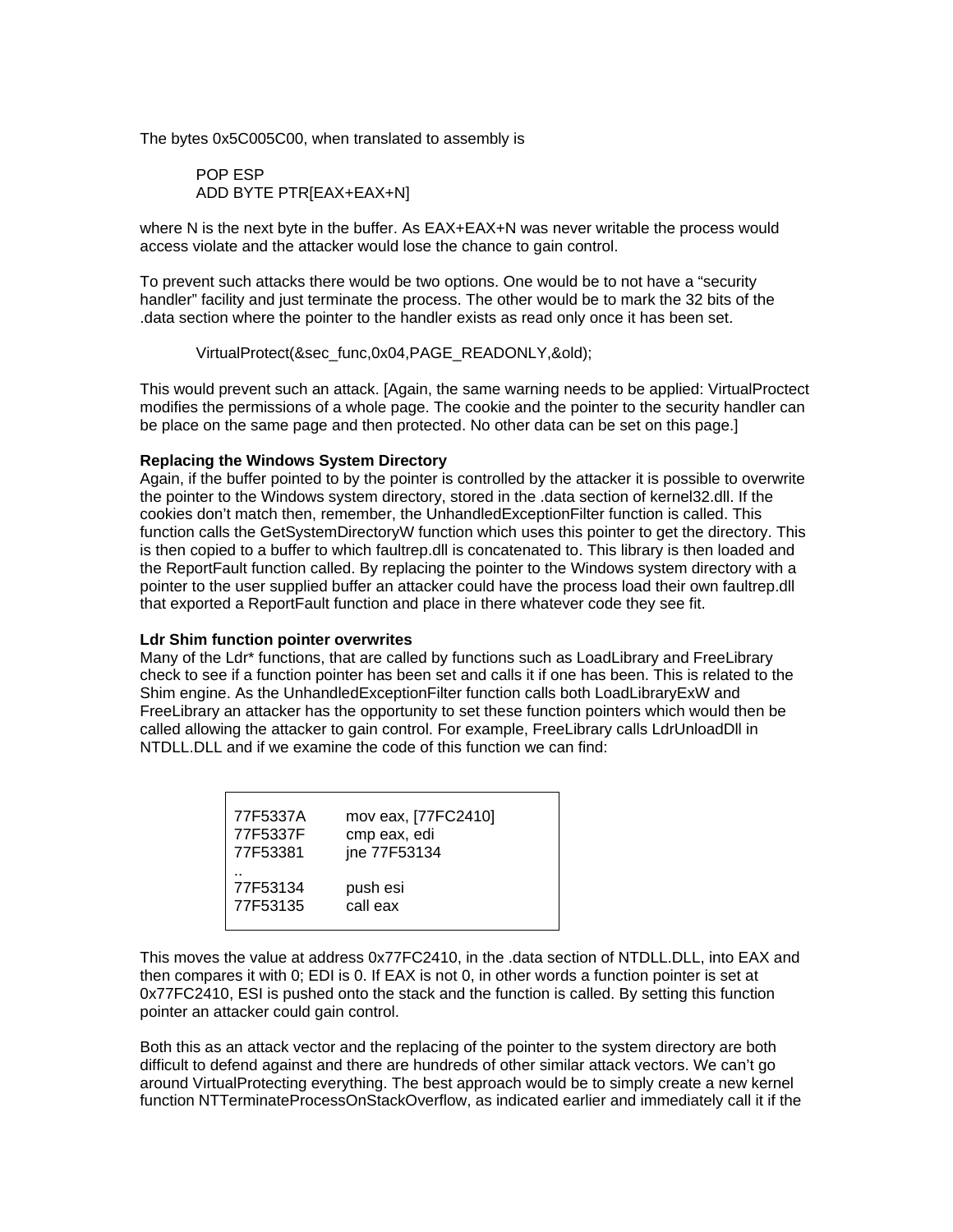cookies do not match. This function could be responsible for the important "Report a Fault" stuff. As we can see there are just too many ways of subverting the stack based protecting mechanism to not to do this, in my opinion. If this were implemented then the attacker would need to revert to causing exceptions and as we've dispatched with those particular attacks we're left with a more robust stack protection mechanism.

# **Wrapping Up**

This paper has shown that currently there exists several methods to bypass the stack protection of Windows 2003 Server and there may yet be other ways. That said, if the recommendations made in this paper were adopted the number of possible avenues available to bypass the protection will be severely limited. There are a few, highly specific cases that could occur where these suggestions would be of no consequence. For example consider the following code snippet

```
#include <stdio.h> 
#include <windows.h> 
int main(int argc, char *argv[]) 
{ 
        HMODULE Lib=NULL; 
        unsigned int FuncAddress = 0; 
        int err = 0;
        Lib = LoadLibrary("msvcrt.dll"); 
        FuncAddress = GetProcAddress(Lib,"printf"); 
        err = DoStuff(argv[1],FuncAddress); 
        return 0; 
} 
int DoStuff(char *buf, FARPROC fnk) 
{ 
         char buffer[20]=""; 
         strcpy(buffer,buf); 
         (fnk)(buffer); 
         __asm add esp,4 
         return 0; 
}
```
Here a pointer to the printf function is passed as one of the parameters to the DoStuff function and then is called. If the local buffer in DoStuff is overflowed beyond the cookie and the saved return address the function parameters are overwritten. Thus when the "printf" function is called the attacker can gain control. This is a highly manufactured situation, however, and is not likely to exist "in the wild" but that is not the point though. The point is that there may always be issues like this that can allow an attacker to gain control despite any protection offered by the operating system. As such, it is always advisable never to rely on such protection. The old adage "prevention is better than the cure" springs to mind; there is definitely no substitute for secure coding practices.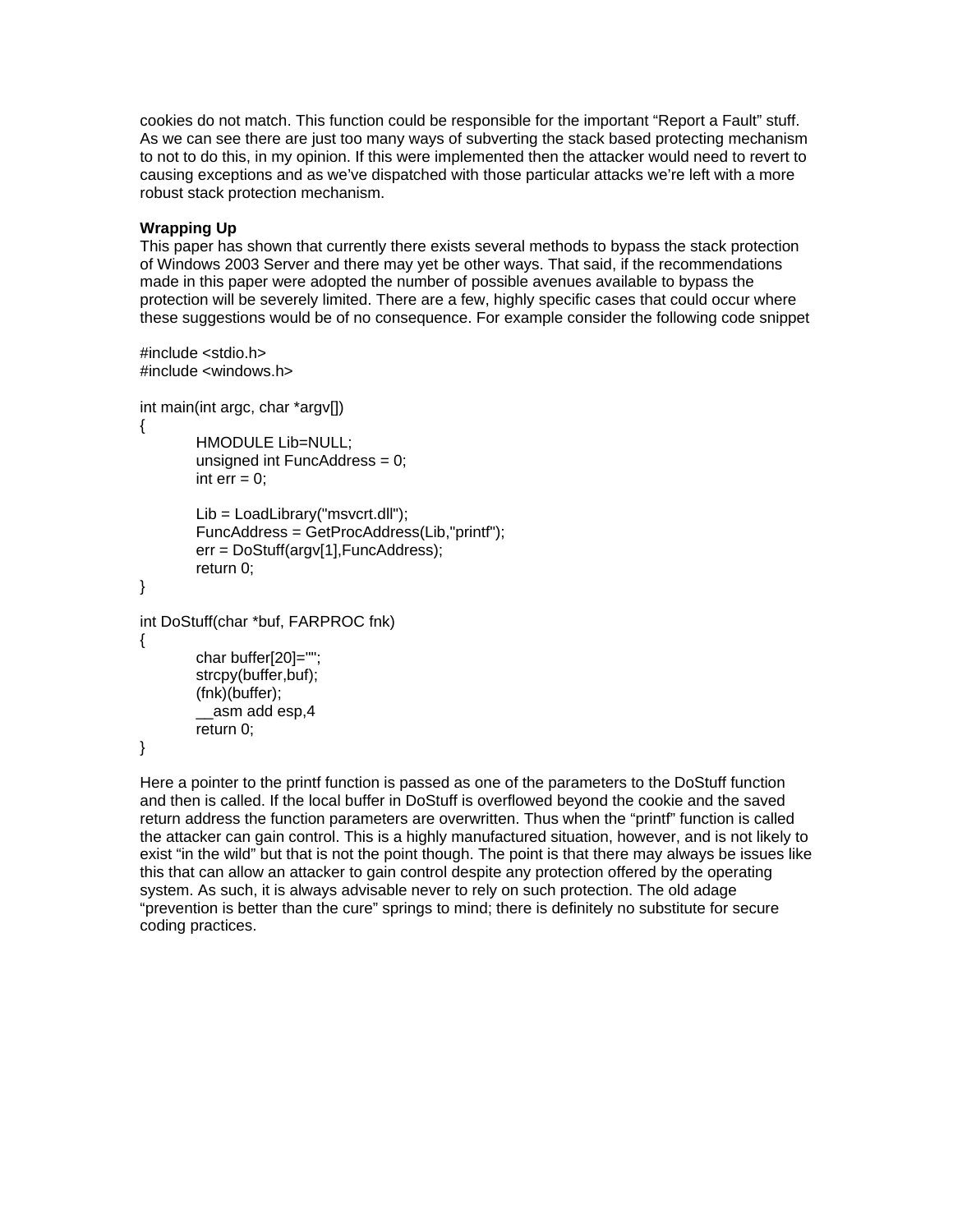#### **Appendix A**

The two code listings can be used to inject code into another process to load a DLL and execute a function. This function searches the address space of the process for the bytes that form instructions that can be used to bypass stack protection using Structured Exception Handling. When compiled run from a command line

C:\>inject pid code.dll code

The results will be output to a file called results.txt.

/\* Inject.c – compile C:\>cl /TC inject.c \*/

#include <stdio.h> #include <windows.h>

DWORD \_\_stdcall RThread(pfnktstuff); #define MAXINJECTSIZE 4096

typedef struct fnktstuff\_t

{

 unsigned int LoadLibraryAddress; unsigned int GetProcAddressAddress; unsigned char Library[260]; unsigned char Function[260];

} fnktstuff;

DWORD \_\_stdcall RThread( fnktstuff \*pfs)

{

 $\equiv$ asm{

 mov edi,dword ptr[esp+08h] // Get Pointer to pfs push edi lea esi, dword ptr [edi+8] // Get Pointer to Library<br>push esi // Push onto the stack call dword ptr[edi] // call LoadLibrary cmp eax,0 je end pop edi lea esi, dword ptr [edi+268] push esi push eax call dword ptr[edi+4] cmp eax,0 je finish call eax jmp finish

 $\frac{1}{2}$  Push onto the stack

end:

finish:

}

pop edi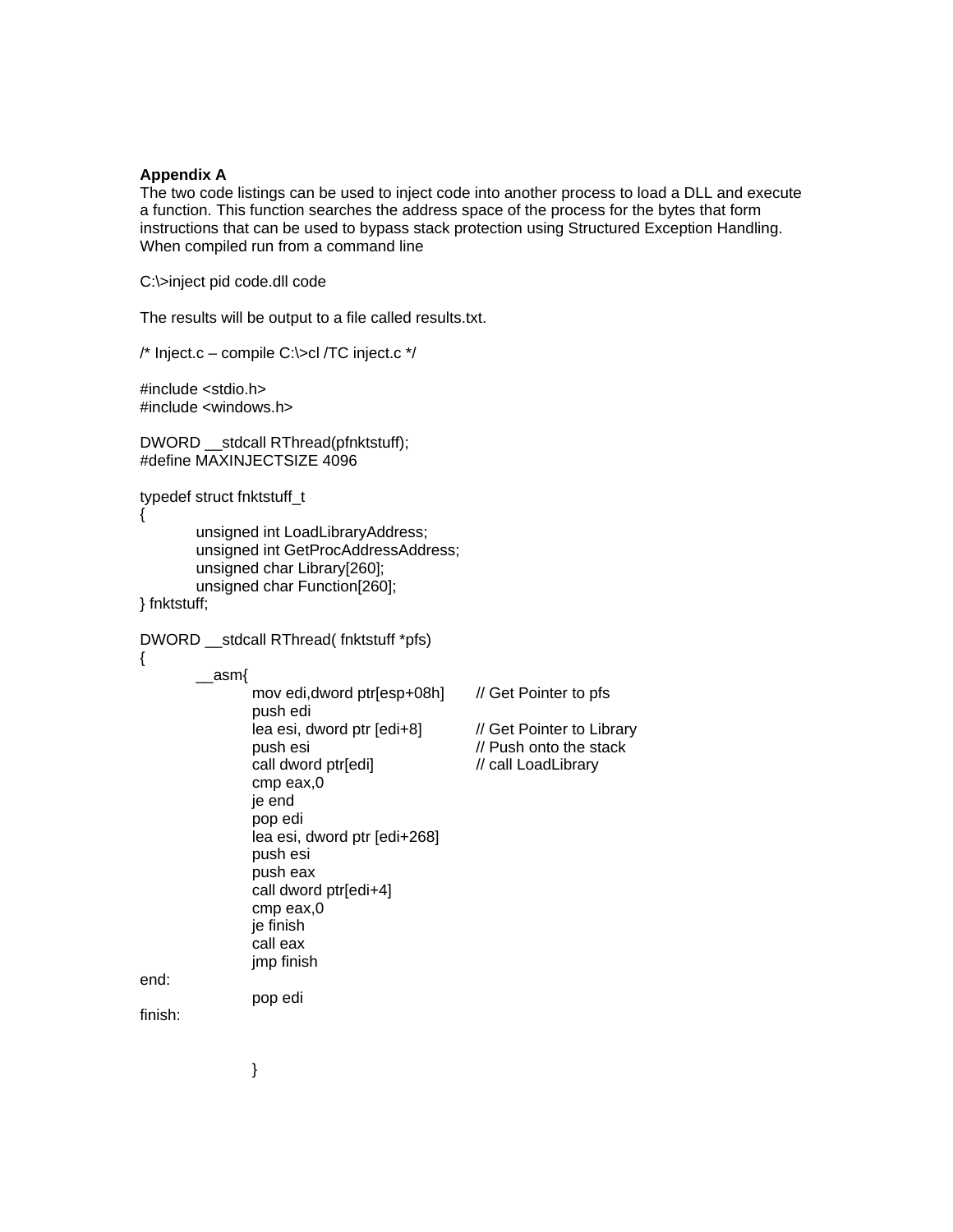```
 return 0; 
} 
int main(int argc, char *argv[]) 
{ 
         HANDLE hProcess=NULL; 
        HANDLE hRemoteThread=NULL; 
         int ProcessID=0; 
        void *FunctionAddress=0; 
        void *data=NULL; 
         HMODULE k=NULL; 
        fnktstuff fs; 
        if(argc !=4)
                 return printf("C:\\>%s PID Library Function\n",argv[0]); 
        k = LoadLibrary("kernel32.dll"); 
        fs.GetProcAddressAddress = (unsigned int)GetProcAddress(k,"GetProcAddress"); 
        fs.LoadLibraryAddress = (unsigned int)GetProcAddress(k,"LoadLibraryA"); 
        ZeroMemory(fs.Library,260); 
        ZeroMemory(fs.Function,260); 
         strncpy(fs.Library,argv[2],256); 
         strncpy(fs.Function,argv[3],256); 
        ProcessID = atoi(argv[1]);if(ProcessID == 0) return printf("ProcessID is 0\n"); 
       hProcess = OpenProcess(PROCESS_ALL_ACCESS,FALSE,ProcessID);
         if(hProcess == NULL) 
                 return printf("OpenProcess() failed with error: %d\n",GetLastError()); 
        printf("Process %d opened.\n",ProcessID); 
        FunctionAddress = VirtualAllocEx(hProcess,0,MAXINJECTSIZE 
                ,MEM_COMMIT,PAGE_EXECUTE_READWRITE); 
        if(FunctionAddress == NULL)
         { 
                 printf("VirtualAllocEx() failed with error: %d\n",GetLastError()); 
                 CloseHandle(hProcess); 
                 return 0; 
        } 
        printf("RemoteAddress is %.8x\n",FunctionAddress); 
        data = (unsigned char *) VirtualAllocEx(hProcess,0,MAXINJECTSIZE, 
                MEM_COMMIT,PAGE_READWRITE); 
       if(data == NULL) { 
                 printf("VirtualAllocEx() failed with error: %d\n",GetLastError()); 
                 CloseHandle(hProcess); 
                 return 0; 
 } 
        printf("DataAddress is %.8x\n",data); 
         WriteProcessMemory(hProcess, FunctionAddress, &RThread, MAXINJECTSIZE, 0); 
        WriteProcessMemory(hProcess, data, &fs, sizeof(fnktstuff), 0 ); 
        hRemoteThread = CreateRemoteThread(hProcess,NULL,0, 
                FunctionAddress,data,0,NULL); 
        if(hRemoteThread == NULL) 
        { 
                 printf("CreateRemoteThread() failed with error: %d\n",GetLastError()); 
                 CloseHandle(hProcess);
```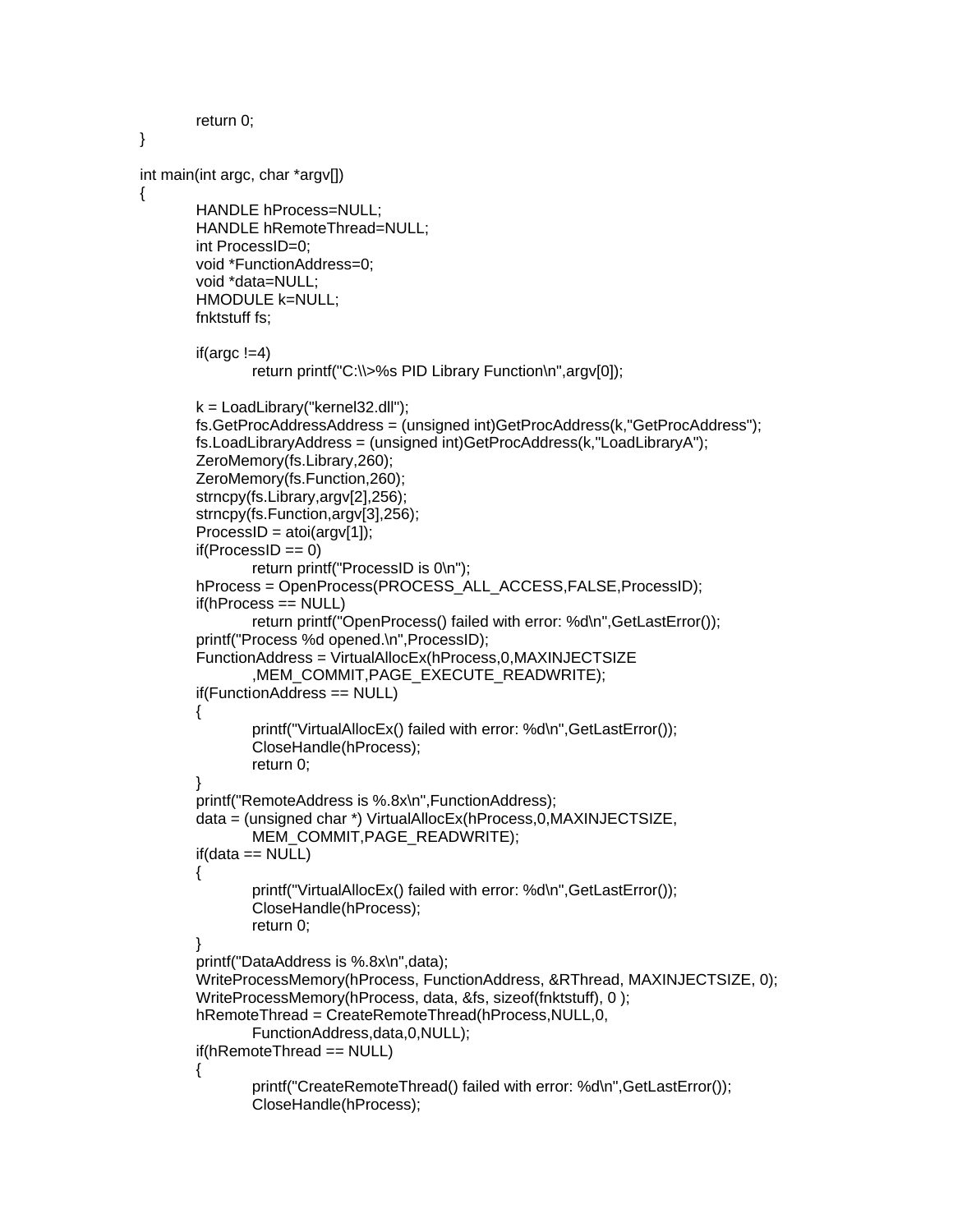```
 return 0; 
 } 
         CloseHandle(hRemoteThread); 
         CloseHandle(hProcess); 
          return 0; 
} 
The code of the DLL: 
// Compile: C:\>cl /LD code.dll 
#include <stdio.h> 
#include <windows.h> 
int declspec (dllexport) code()
{ 
FILE *fd = NULL;unsigned char *p = 0;
unsigned char \text{*c} = \text{(char } \text{*)}0x7\text{ff}ffffff;
fd = fopen("results.txt", "w+");if(!fd) 
         return 0; 
while(p < c)
{ 
            __try{ 
         if ((p[0] > 0x57) && (p[0] < 0x5F) && (p[1] > 0x57) && (p[1] < 0x5F) && (p[2] > 0xC1) && 
(p[2] < 0 \times C4) fprintf(fd,"pop, pop, ret found at\t\t\t%.8X\n", p ); 
        else if (p[0] == 0 \times FF)\left\{\begin{array}{ccc} \end{array}\right\}if(p[1] == 0x55)\{if(p[2] == 0x30) fprintf(fd,"call dword ptr[ebp+30] found at\t\t%.8X\n", p ); 
                           else if(p[2] == 0x24)
                                     fprintf(fd,"call dword ptr[ebp+24] found at\t\t%.8X\n", p ); 
                           else if(p[2] == 0x0C)
                                     fprintf(fd,"call dword ptr[ebp+0C] found at\t\t%.8X\n", p ); 
                           else if(p[2] == 0xFC)
                                    fprintf(fd,"call dword ptr[ebp-04] found at\t\t%.8X\n", p ); 
                           else if(p[2] == 0xF4)
                                    fprintf(fd,"call dword ptr[ebp-0C] found at\t\t%.8X\n", p ); 
                           else if(p[2] == 0xE8)
                                    fprintf(fd,"call dword ptr[ebp-18] found at\t\t%.8X\n", p ); 
 } 
                 else if(p[1] == 0x65)
\{if(p[2] == 0x30) fprintf(fd,"jmp dword ptr[ebp+30] found at\t\t%.8X\n", p ); 
                           else if(p[2] == 0x24)
                                    fprintf(fd,"jmp dword ptr[ebp+24] found at\t\t%.8X\n", p ); 
                           else if(p[2] == 0x0C)
```